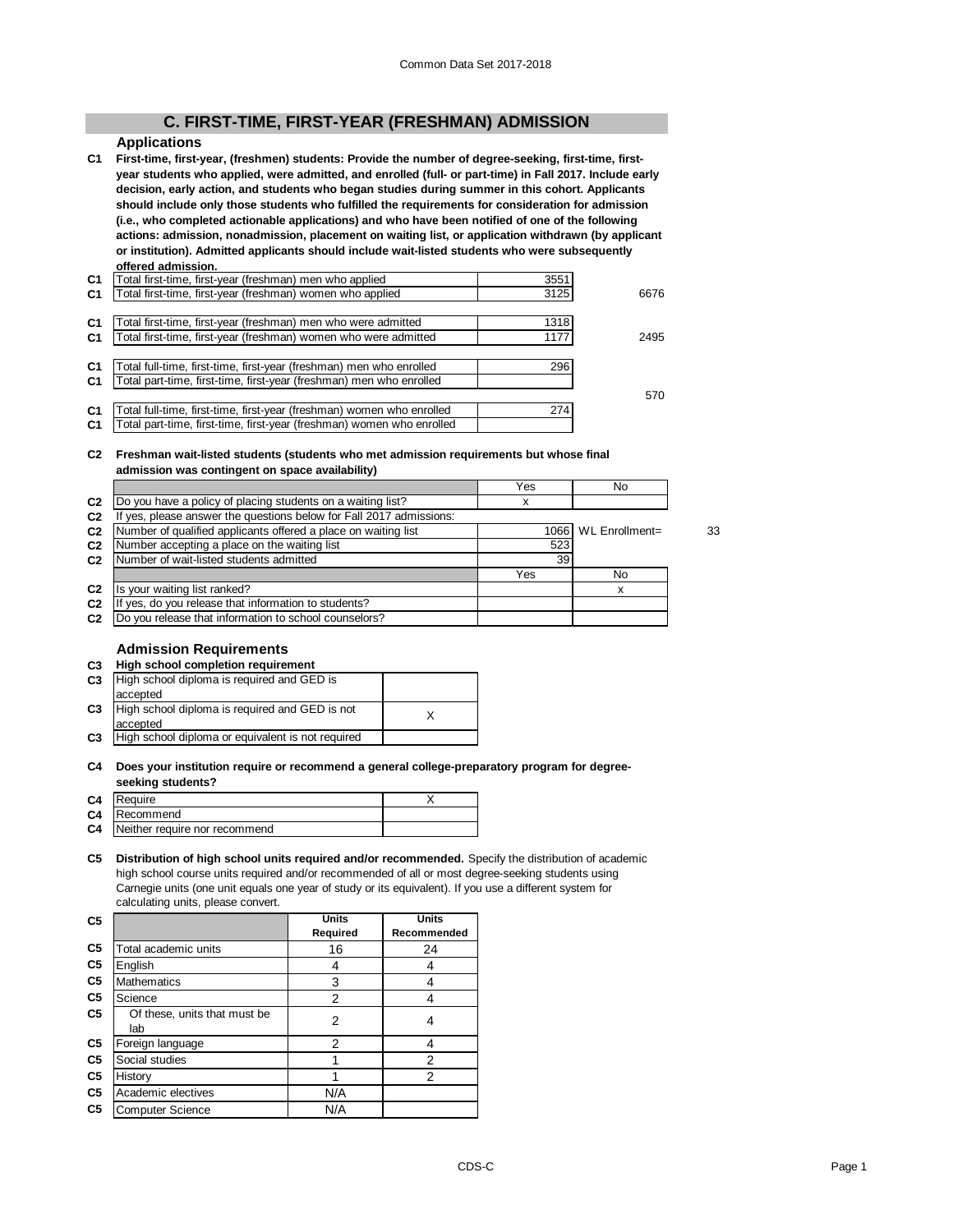| C5 Visual/Performing Arts | N/A |  |
|---------------------------|-----|--|
| C5 Other (specify)        | N/A |  |

## **Basis for Selection**

**C6** Do you have an open admission policy, under which virtually all secondary school graduates or students with GED equivalency diplomas are admitted without regard to academic record, test scores, or other qualifications? If so, check which applies:

| C <sub>6</sub> | Open admission policy as described above for all students         |  |
|----------------|-------------------------------------------------------------------|--|
| C <sub>6</sub> | Open admission policy as described above for most students, but-- |  |
| C6             | selective admission for out-of-state students                     |  |
| C6             | selective admission to some programs                              |  |
| C <sub>6</sub> | other (explain):                                                  |  |
|                |                                                                   |  |

#### **C7 Relative importance of each of the following academic and nonacademic factors in first-time, firstyear, degree-seeking (freshman) admission decisions.**

| C7             |                                     | Very Important | Important               | <b>Considered</b> | <b>Not Considered</b> |
|----------------|-------------------------------------|----------------|-------------------------|-------------------|-----------------------|
| C7             | Academic                            |                |                         |                   |                       |
| C7             | Rigor of secondary school<br>record | X              |                         |                   |                       |
| C7             | Class rank                          | X              |                         |                   |                       |
| C7             | Academic GPA                        | X              |                         |                   |                       |
| C7             | Standardized test scores            |                | X                       |                   |                       |
| C7             | <b>Application Essay</b>            |                | X                       |                   |                       |
| C7             | Recommendation(s)                   |                | X                       |                   |                       |
| C7             | Nonacademic                         |                |                         |                   |                       |
| C <sub>7</sub> | Interview                           |                |                         | X                 |                       |
| C7             | <b>Extracurricular activities</b>   |                | X                       |                   |                       |
| C7             | Talent/ability                      |                | $\overline{\mathsf{x}}$ |                   |                       |
| C7             | Character/personal qualities        |                | $\overline{\mathsf{x}}$ |                   |                       |
| C7             | First generation                    |                |                         | X                 |                       |
| C7             | Alumni/ae relation                  |                |                         | X                 |                       |
| C7             | Geographical residence              |                |                         | X                 |                       |
| C7             | State residency                     |                |                         | X                 |                       |
| C7             | Religious                           |                |                         |                   | X                     |
|                | affiliation/commitment              |                |                         |                   |                       |
| C7             | Racial/ethnic status                |                |                         | X                 |                       |
| C7             | Volunteer work                      |                | X                       |                   |                       |
| C7             | Work experience                     |                | X                       |                   |                       |
| C7             | Level of applicant's interest       |                |                         | X                 |                       |

# **SAT and ACT Policies**

| C8 | <b>Entrance exams</b>                                                      |     |    |
|----|----------------------------------------------------------------------------|-----|----|
|    |                                                                            | Yes | No |
|    | <b>C8A Does your institution make use of SAT, ACT, or SAT Subject Test</b> |     |    |
|    | scores in admission decisions for first-time, first-year, degree-seeking   |     |    |
|    | applicants?                                                                |     |    |

**C8A** If yes, place check marks in the appropriate boxes below to reflect your institution's policies for use in admission for Fall 2019.

| C8A |                                         |         | <b>ADMISSION</b> |                         |                    |                 |  |  |
|-----|-----------------------------------------|---------|------------------|-------------------------|--------------------|-----------------|--|--|
| C8A |                                         | Require | Recommend        | <b>Require for Some</b> | <b>Consider if</b> | <b>Not Used</b> |  |  |
|     |                                         |         |                  |                         | <b>Submitted</b>   |                 |  |  |
|     | <b>C8A SAT or ACT</b>                   |         |                  |                         |                    |                 |  |  |
|     | C8A ACT only                            |         |                  |                         |                    |                 |  |  |
|     | C8A SAT only                            |         |                  |                         |                    |                 |  |  |
|     | <b>C8A</b> SAT and SAT Subject Tests or |         |                  |                         |                    |                 |  |  |
|     | <b>ACT</b>                              |         |                  |                         |                    |                 |  |  |
|     | <b>C8A SAT Subject Tests only</b>       |         |                  |                         |                    |                 |  |  |

**C8B** If your institution will make use of the ACT in admission decisions for first-time, first-year, degree-seeking applicants for Fall 2019, please indicate which ONE of the following applies: (regardless of whether the writing score will be used in the admissions process):

**C8B** ACT with writing required

**C8B** ACT with writing recommended

**C8B** ACT with or without writing accepted

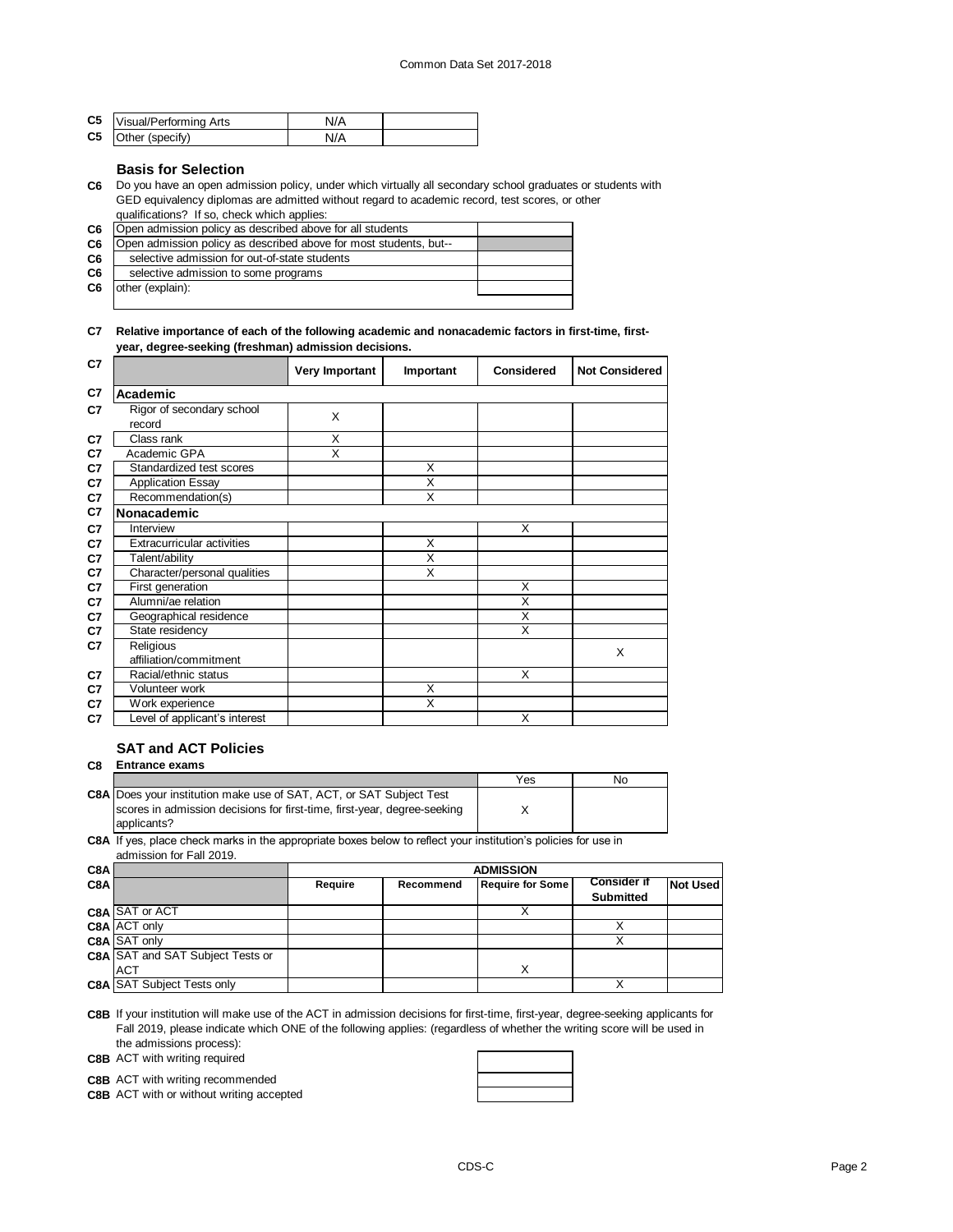| C8B If your institution will make use of the SAT in admission decisions for first-time, first-year, degree-seeking applicants |
|-------------------------------------------------------------------------------------------------------------------------------|
| for Fall 2019 please indicate which ONE of the following applies (regardless of whether the Essay score will be used          |
| in the admissions process:                                                                                                    |

|  |  | <b>C8B</b> SAT with Essay component required |  |
|--|--|----------------------------------------------|--|
|  |  |                                              |  |

**C8B** SAT with Essay component recommended

**C8B** SAT with or without Essay component accepted  $\begin{array}{ccc} \hline \end{array}$   $\begin{array}{ccc} \hline \end{array}$ 

**C8C** Please indicate how your institution will use the SAT or ACT writing component; check all that apply:

| <b>C8C</b> For admission<br>Χ<br><b>C8C</b> For placement | <b>ACT</b> essay |
|-----------------------------------------------------------|------------------|
|                                                           |                  |
|                                                           |                  |
| <b>C8C</b> For advising                                   |                  |
| C8C In place of an application essay                      |                  |
| C8C                                                       |                  |
| As a validity check on the application essay              |                  |
| C8C No college policy as of now                           |                  |
| C8C Not using essay component                             |                  |

|     | <b>C8D In addition</b> , does your institution use applicants' test scores for academic advising? |     |    |  |  |
|-----|---------------------------------------------------------------------------------------------------|-----|----|--|--|
| C8D |                                                                                                   | Yes | Nο |  |  |
|     |                                                                                                   |     |    |  |  |

| <b>C8E</b> Latest date by which SAT or ACT scores must be received for fall-term   | 2/15 |
|------------------------------------------------------------------------------------|------|
| <b>C8E</b> Latest date by which SAT Subject Test scores must be received for fall- | 2/15 |
| term admission                                                                     |      |

|     | C8F If necessary, use this space to clarify your test policies (e.g., if tests are recommended for some students, or |
|-----|----------------------------------------------------------------------------------------------------------------------|
| C8F |                                                                                                                      |

**C8G** Please indicate which tests your institution uses for placement (e.g., state tests):

| C8G SAT |                                  |  |
|---------|----------------------------------|--|
| C8G ACT |                                  |  |
|         | <b>C8G</b> SAT Subject Tests     |  |
| C8G AP  |                                  |  |
|         | C8G CLEP                         |  |
|         | <b>C8G</b> Institutional Exam    |  |
|         | <b>C8G</b> State Exam (specify): |  |

#### **Freshman Profile**

Provide information for ALL enrolled, degree-seeking, full-time and part-time, first-time, first-year (freshman) students enrolled in Fall 2017, including students who began studies during summer, international students/nonresident aliens, and students admitted under special arrangements.

**C9 Percent and number of first-time, first-year (freshman) students enrolled in Fall 2017 who submitted national standardized (SAT/ACT) test scores. Include information for ALL enrolled, degree-seeking, first-time, first-year (freshman) students who submitted test scores. Do not include partial test scores (e.g., mathematics scores but not critical reading for a category of students) or combine other standardized test results (such as TOEFL) in this item.** *Do* **not convert SAT scores to ACT scores and vice versa.** *Do* **convert Old SAT scores to New SAT scores using the College Board's concordance tools and tables (sat.org/concordance).**

| C <sub>9</sub> | Percent submitting SAT scores     |                 | 38% Number submitting SAT scores |                             | 214 |
|----------------|-----------------------------------|-----------------|----------------------------------|-----------------------------|-----|
| C <sub>9</sub> | Percent submitting ACT scores     |                 | 37% Number submitting ACT scores |                             | 211 |
| C9             |                                   | 25th Percentile | 75th Percentile                  |                             |     |
| C9             | <b>SAT Evidence-Based Reading</b> |                 |                                  |                             |     |
|                | and Writing                       | 630             | 700                              | Avg. Reading & Writing: 670 |     |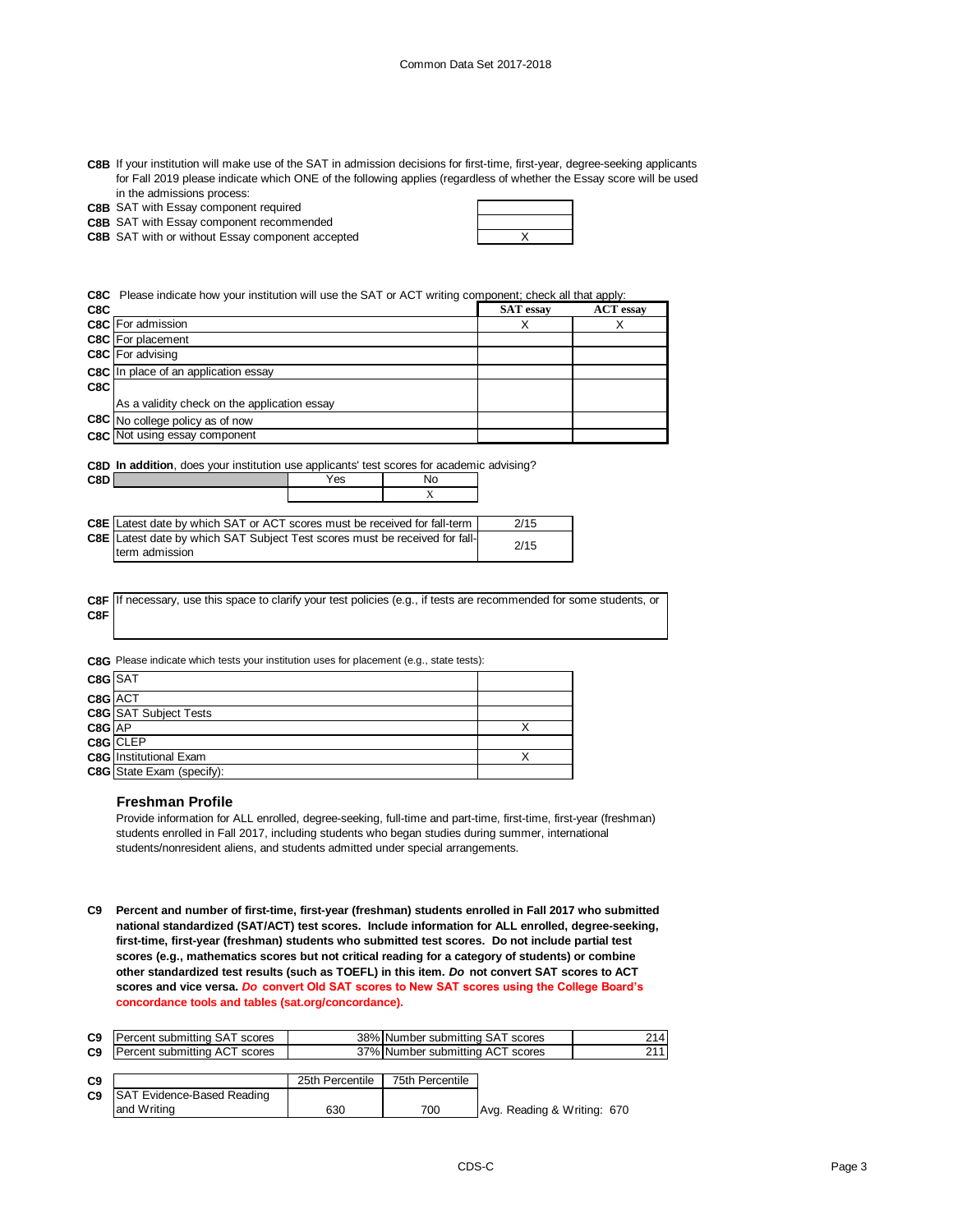| C <sub>9</sub> | <b>SAT Math</b>      | 640 | 730 | Avg. SAT Mathematics: 680 |
|----------------|----------------------|-----|-----|---------------------------|
|                | <b>SAT Essay</b>     |     |     |                           |
| C <sub>9</sub> | <b>ACT Composite</b> | 29  | 32  | Avg. ACT Composite: 30    |
| C <sub>9</sub> | <b>ACT Math</b>      | 26  | 31  |                           |
| C <sub>9</sub> | <b>ACT English</b>   | 28  | 34  |                           |
| C9             | <b>ACT Writing</b>   |     |     |                           |

**C9** Percent of first-time, first-year (freshman) students with scores in each range:

| C <sub>9</sub> |                         | <b>SAT Evidence-</b> |                    |                 |
|----------------|-------------------------|----------------------|--------------------|-----------------|
|                |                         | <b>Based Reading</b> |                    |                 |
|                |                         | and Writing          | <b>SAT Math</b>    |                 |
| C <sub>9</sub> | 700-800                 | 32%                  | 40%                |                 |
| C <sub>9</sub> | 600-699                 | 60%                  | 51%                |                 |
| C <sub>9</sub> | 500-599                 | 8%                   | 9%                 |                 |
| C <sub>9</sub> | 400-499                 | 0%                   | 0%                 |                 |
| C <sub>9</sub> | 300-399                 | $0\%$                | 0%                 |                 |
| C <sub>9</sub> | 200-299                 | 0%                   | 0%                 |                 |
|                | Totals should = $100\%$ | 100%                 | 100%               |                 |
| C <sub>9</sub> |                         | <b>ACT Composite</b> | <b>ACT English</b> | <b>ACT Math</b> |
| C <sub>9</sub> | 30-36                   | 61%                  | 63%                | 40%             |
| C <sub>9</sub> | 24-29                   | 36%                  | 34%                | 54%             |
| C <sub>9</sub> | 18-23                   | 3%                   | 2%                 | 6%              |
| C <sub>9</sub> | $12 - 17$               | 0%                   | 1%                 | 0%              |
| C <sub>9</sub> | $6 - 11$                | 0%                   | 0%                 | 0%              |
| C <sub>9</sub> | Below 6                 | 0%                   | 0%                 | 0%              |
|                | Totals should = 100%    | 100%                 | 100%               | 100%            |

**C10** Percent of all degree-seeking, first-time, first-year (freshman) students who had high school class rank within each of the following ranges (report information for those students from whom you collected high school rank information).

| C <sub>10</sub> Percent in top tenth of high school graduating class                              | 63%   |                          |     |
|---------------------------------------------------------------------------------------------------|-------|--------------------------|-----|
| C10 Percent in top quarter of high school graduating class                                        | 88%   |                          |     |
| C10 Percent in top half of high school graduating class                                           |       | $99\%$ Top half +        |     |
| C10 Percent in bottom half of high school graduating class                                        |       | 1% bottom half = $100\%$ |     |
| C10 Percent in bottom quarter of high school graduating class                                     | $0\%$ |                          |     |
| C10   Percent of total first-time, first-year (freshmen) students who submitted high school class |       |                          |     |
| rank:                                                                                             |       |                          | 29% |

**C11** Percentage of all enrolled, degree-seeking, first-time, first-year (freshman) students who had high school grade-point averages within each of the following ranges (using 4.0 scale). Report information only for those students from whom you collected high school GPA.

|                 | C11 Percent who had GPA of 3.75 and higher     | 26%  |
|-----------------|------------------------------------------------|------|
| C <sub>11</sub> | Percent who had GPA between 3.50 and 3.74      | 22%  |
| C <sub>11</sub> | Percent who had GPA between 3.25 and 3.49      | 18%  |
| C <sub>11</sub> | Percent who had GPA between 3.00 and 3.24      | 18%  |
| C <sub>11</sub> | Percent who had GPA between 2.50 and 2.99      | 15%  |
|                 | C11   Percent who had GPA between 2.0 and 2.49 | 1%   |
| C <sub>11</sub> | Percent who had GPA between 1.0 and 1.99       | 0%   |
|                 | C11 Percent who had GPA below 1.0              | 0%   |
|                 | Totals should = $100\%$                        | 100% |

| C12 Average high school GPA of all degree-seeking, first-time, first-year<br>(freshman) students who submitted GPA: | 3.44 |
|---------------------------------------------------------------------------------------------------------------------|------|
| C12 Percent of total first-time, first-year (freshman) students who submitted                                       |      |
| high school GPA:                                                                                                    | 100% |

### **Admission Policies**

## **C13 Application Fee**

| C <sub>13</sub> |                                                             | Yes | No |
|-----------------|-------------------------------------------------------------|-----|----|
|                 | C13 Does your institution have an<br>application fee?       |     |    |
|                 | C13 Amount of application fee:                              |     |    |
| C <sub>13</sub> |                                                             | Yes | No |
|                 | C13 Can it be waived for applicants<br>with financial need? |     |    |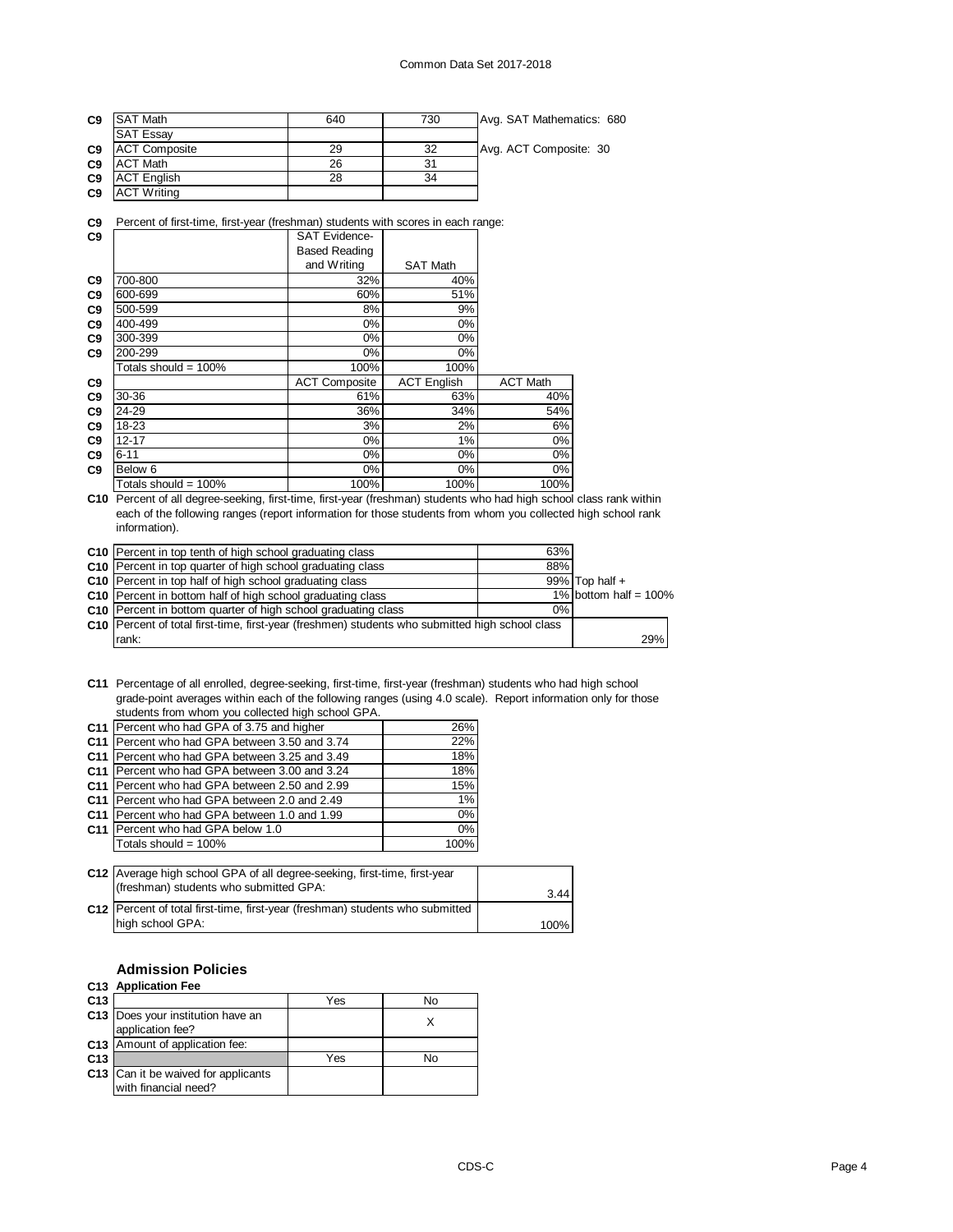- **C13** If you have an application fee and an on-line application option, please
- **C13** Same fee:
- **C13** Free: **C13** Reduced:

| C <sub>13</sub> |                                    | Yes | No |
|-----------------|------------------------------------|-----|----|
|                 | C13 Can on-line application fee be |     |    |
|                 | waived for applicants with         |     |    |
|                 | financial need?                    |     |    |

## **C14 Application closing date**

| C <sub>14</sub> |                                      | Yes  | No |
|-----------------|--------------------------------------|------|----|
|                 | C14 Does your institution have an    |      |    |
|                 | application closing date?            |      |    |
|                 | C14 Application closing date (fall): | 1/15 |    |
|                 | C14 Priority date:                   |      |    |
|                 |                                      |      |    |

| C <sub>15</sub> |                                                                       | Nc |
|-----------------|-----------------------------------------------------------------------|----|
|                 | C15 Are first-time, first-year students accepted for terms other than |    |
|                 |                                                                       |    |

# **C16 Notification to applicants of admission decision sent** *(fill in one only)*

| C16 On a rolling basis beginning |     |
|----------------------------------|-----|
| (date):                          |     |
| $C16$ By (date):                 | 4/1 |
| $C16$ Other:                     |     |
|                                  |     |

## **C17 Reply policy for admitted applicants** *(fill in one only)*

|                 | C17 Must reply by (date):              |      |  |
|-----------------|----------------------------------------|------|--|
|                 | C17 No set date:                       |      |  |
| C <sub>17</sub> | Must reply by May 1 or within two      |      |  |
|                 | weeks if notified thereafter           | 5/15 |  |
| C <sub>17</sub> | Other:                                 |      |  |
|                 |                                        |      |  |
| C17             | Deadline for housing deposit (MM/DD):  |      |  |
| C <sub>17</sub> | Amount of housing deposit:             |      |  |
| C <sub>17</sub> | Refundable if student does not enroll? |      |  |
| C <sub>17</sub> | Yes, in full                           |      |  |
| C <sub>17</sub> | Yes, in part                           |      |  |
| C <sub>17</sub> | No                                     |      |  |

#### **C18 Deferred admission**

| C <sub>18</sub> |                                                                                            |         | Yes | No |
|-----------------|--------------------------------------------------------------------------------------------|---------|-----|----|
|                 | <b>C18</b> Does your institution allow students to postpone enrollment after<br>admission? |         |     |    |
|                 | C18 If yes, maximum period of postponement:                                                | 2 Years |     |    |

## **C19 Early admission of high school students**

| C <sub>19</sub> |                                                                                                                                                                                      | Yes | No |
|-----------------|--------------------------------------------------------------------------------------------------------------------------------------------------------------------------------------|-----|----|
|                 | <b>C19</b> Does your institution allow high school students to enroll as full-time.<br>first-time, first-year (freshman) students one year or more before high<br>school graduation? |     |    |

Question removed from CDS.

**C20 Common Application C** Question removed from CDS. (Initiated during 2006-2007 cycle)

#### **Early Decision and Early Action Plans C21 Early Decision**

|                 | <b>UZI LAIN DEVISION</b>                                                  |     |    |
|-----------------|---------------------------------------------------------------------------|-----|----|
| C <sub>21</sub> |                                                                           | Yes | No |
| C <sub>21</sub> | Does your institution offer an early decision plan (an admission plan     |     |    |
|                 | that permits students to apply and be notified of an admission decision   |     |    |
|                 | well in advance of the regular notification date and that asks students   |     |    |
|                 | to commit to attending if accepted) for first-time, first-year (freshman) |     |    |
|                 | applicants for fall enrollment?                                           |     |    |